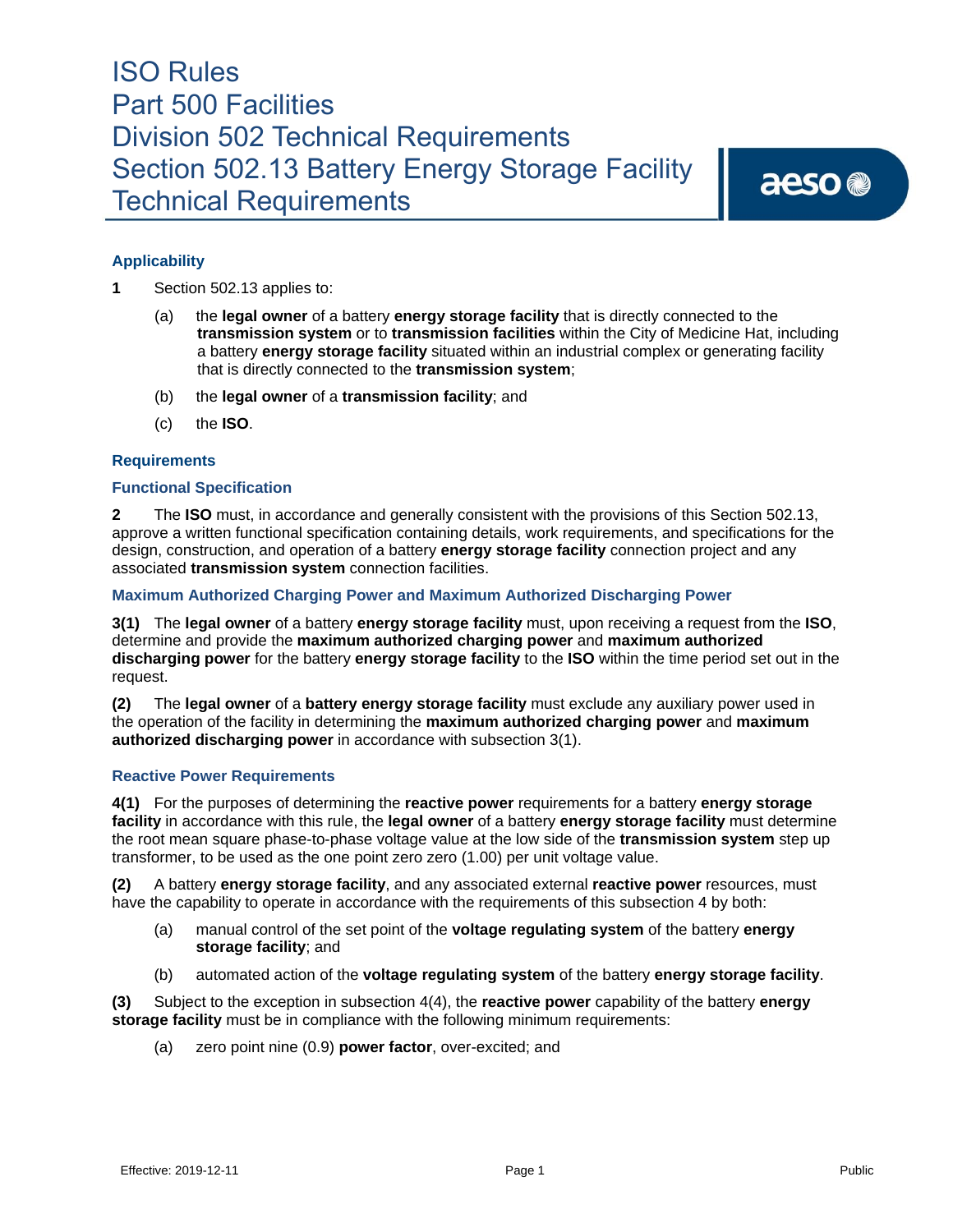aeso<sup>®</sup>

(b) zero point nine five (0.95) **power factor**, under-excited;

based on the **maximum authorized charging power** and **maximum authorized discharging power** of the battery **energy storage facility** over the entire **real power** operating range, as illustrated in Appendix 1.

**(4)** Notwithstanding subsection 4(3), if a battery **energy storage facility** has a common **point of connection** with a generating asset, the **reactive power** resources required to meet the **reactive power**  capability set out in subsection 4(3) may be shared if:

- (a) the **reactive power** resources are designed to be in service at all times for any operating combination of the battery **energy storage facility** and the generating asset; and
- (b) the **reactive power** resources are sufficient to meet the requirements of subsection 4(3) based on the greater of:
	- (i) the **maximum authorized real power** of the generating asset;
	- (ii) the **maximum authorized charging power** of the battery **energy storage facility**;
	- (iii) the **maximum authorized discharging power** of the battery **energy storage facility**; or
	- (iv) the sum of the **maximum authorized real power** of the generating asset and the **maximum authorized charging power** for facilities designed to be operated concurrently.

**(5)** A battery **energy storage facility** must not be designed with limiters set to reduce the **reactive power** capability set out in subsections 4(3) and 4(4).

### **Voltage Ride-Through Requirements**

**5(1)** This subsection 5 applies to the **legal owner** of a battery **energy storage facility** that has a range greater than 5 MW between its **maximum authorized charging power** and its **maximum authorized discharging power**.

**(2)** For the purposes of determining the voltage ride-through requirements of this rule, the **legal owner**  of a battery **energy storage facility** must determine the root mean square phase-to-phase voltage value at the high voltage side of the **transmission system** step-up transformer, to be used as the one point zero zero (1.00) per unit voltage value.

**(3)** The **legal owner** of a battery **energy storage facility** must ensure that the battery **energy storage facility** is designed to meet all of the following voltage ride-through requirements:

- (a) continuous operation between zero point nine zero (0.90) and one point one zero (1.10) per unit of the voltage value determined under subsection 5(2);
- (b) not tripping or going off-line during, or as a result of, a voltage dip or post-transient voltage deviation resulting from a **disturbance** on the **transmission system**, on any phase or combination of phases at or beyond the **point of connection**, in accordance with the timing requirements of Appendix 2; and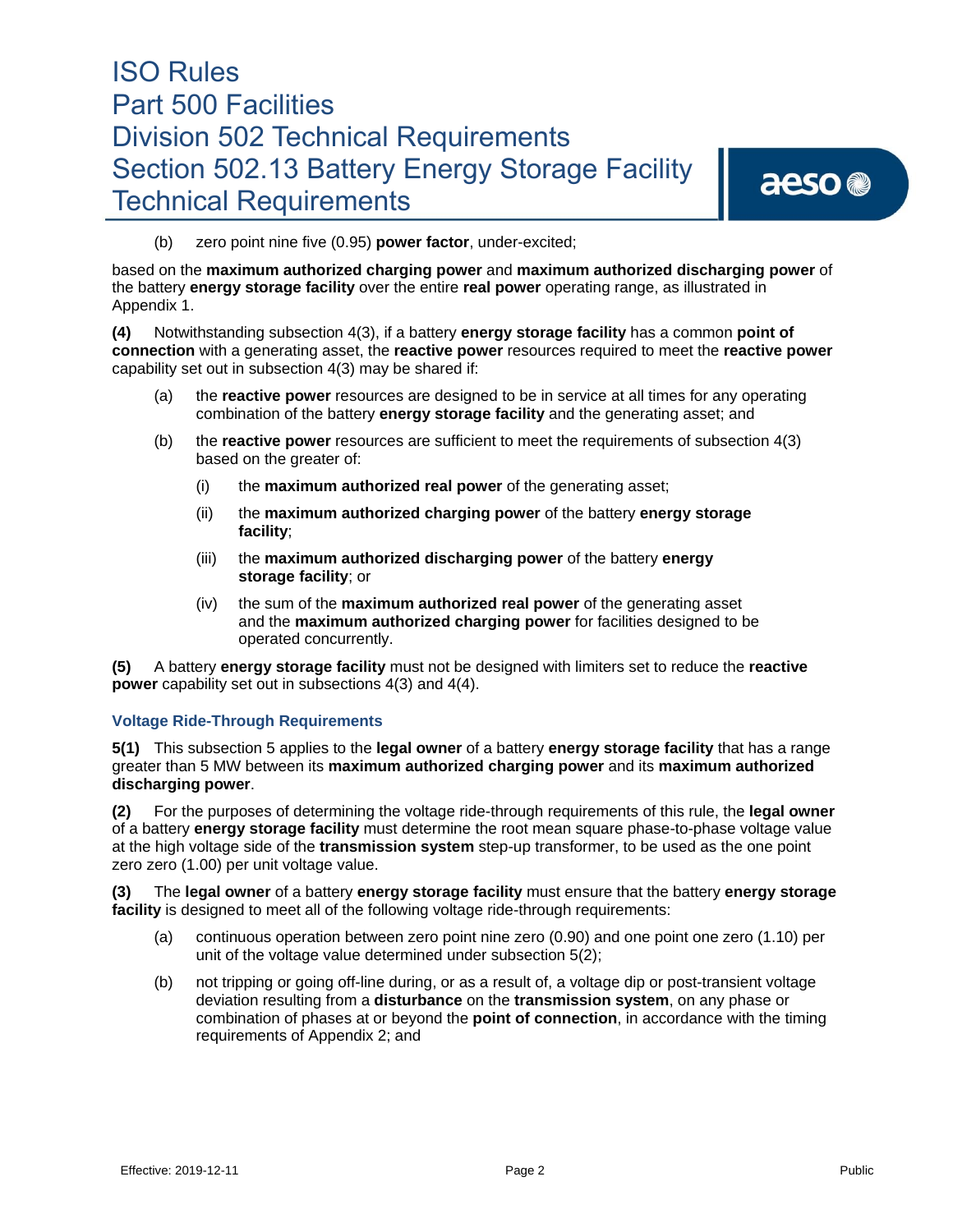# aeso<sup>®</sup>

(c) the amount of time that the voltage of the battery **energy storage facility** remains at zero point zero (0.0) per unit must be at least the **normal clearing** time for a three (3) phase fault at the specific location where the battery **energy storage facility** is connected to the **transmission system**.

**(4)** Notwithstanding any other provision of this subsection 5, a battery **energy storage facility** is not required to ride-through a **transmission system** fault that:

- (a) causes a forced outage of a radial transmission line connecting the battery **energy storage facility** to the **transmission system**;
- (b) occurs on the battery **energy storage facility** side of the **point of connection**, including the low voltage network and the substation; or
- (c) results in the activation of a transfer trip or anti-islanding protection scheme at the battery **energy storage facility** which causes the battery **energy storage facility** to be disconnected from the **transmission system**.

### **Voltage regulating system**

**6(1)** A battery **energy storage facility** must have a continuously variable, continuously acting, closed loop, centralized **voltage regulating system** that:

- (a) compares a measured voltage to a set point;
- (b) controls the dynamic **reactive power** resources needed to meet the requirements of this rule;
- (c) is designed to be continuously in service and controlling while the battery **energy storage facility** is connected to the **transmission system**;
- (d) is capable of operating in a voltage set point control mode, to the exclusion of any other modes;
- (e) is capable of manual set point adjustments to a value between zero point nine five (0.95) per unit and one point zero five (1.05) per unit of the operating voltage value determined under subsection 4(1);
- (f) is able to achieve, under non-**disturbance** conditions, a steady state voltage regulation of plus or minus 0.5% of the voltage set point at the point of control which is at the low side of the **transmission system** step up transformer of the battery **energy storage facility**; and
- (g) is calibrated such that a change in **reactive power** will achieve 95% of its final value within,
	- (i) no sooner than zero point one (0.1) seconds; and
	- (ii) no later than one (1) second

following a step change in voltage.

**(2)** A battery **energy storage facility** must be designed so that when the **voltage regulating system** requires the switching of a shunt reactive device, the switching operation must be delayed by ten (10) seconds.

**(3)** A battery **energy storage facility** must be designed so that the point of control for the **voltage**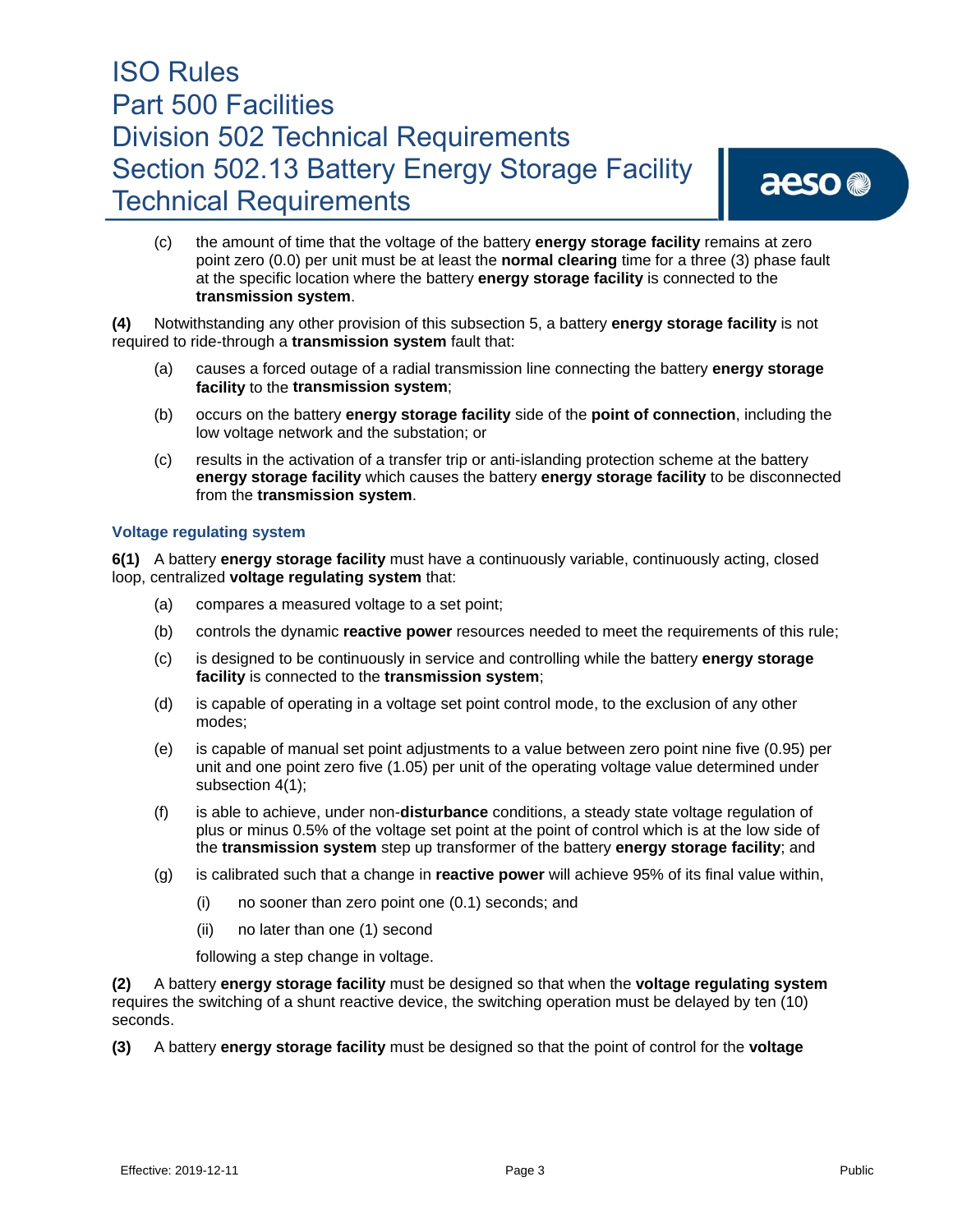# aeso<sup>®</sup>

**regulating system** is not at the high voltage side of the **transmission system** step-up transformer.

**(4)** A battery **energy storage facility** must be designed so that, if the **voltage regulating system** of two (2) or more battery **energy storage facilities** have a common measurement point, then there must be reactive current compensation in each **voltage regulating system**.

### **Governor System Requirements**

**7(1)** A battery **energy storage facility** must have a continuously acting **governor system**, which must be designed:

- (a) to be continuously in service, free to respond to frequency changes and controlling the response to frequency changes while the battery **energy storage facility** is connected to the **transmission system**;
- (b) with a droop setting equal to or greater than 3% but less than or equal to 5%, which droopsetting must be based on the difference between the **maximum authorized charging power** and **maximum authorized discharging power**;
- (c) with a deadband, intentional plus unintentional, not exceeding plus or minus 0.036 Hz;
- (d) with the capability of manual setpoint adjustments within a range of 59.4 Hz and 60.6 Hz; and
- (e) at a rate of 5.0% of the difference between the **maximum authorized charging power** and the **maximum authorized discharging power** per second.

**(2)** A battery **energy storage facility** must be designed not to trip for under-frequency and overfrequency deviations for the minimum time frames as set out in Appendix 3.

#### **Ramp Rate Limitations**

**8(1)** Not withstanding subsection 7(1)(e), a battery **energy storage facility** must be equipped with **ramp rate** limiting controls that are capable of limiting the ramp up or down of the **real power** of the battery **energy storage facility** for the purpose of responding to dispatches or directives.

**(2)** A battery **energy storage facility** must be designed such that the default settings for the **ramp rate**  limiting controls referred to in subsection 8(1) are set at 10% of the difference between the **maximum authorized charging power** and **maximum authorized discharging power**.

**(3)** Notwithstanding subsection 8(2), a battery **energy storage facility** may participate in an **ancillary service** at the **ramp rate** defined by the technical requirements for that **ancillary service**.

#### **Power System Stabilizer**

**9(1)** The **ISO** may, by written notice, require the **legal owner** of a battery **energy storage facility** to use a power system stabilizer for the battery **energy storage facility** that is specified by **WECC**.

**(2)** Upon receipt of the written notice described in subsection 9(1), the legal owner of a battery **energy storage facility** must install and enable a power system stabilizer, as specified by **WECC**.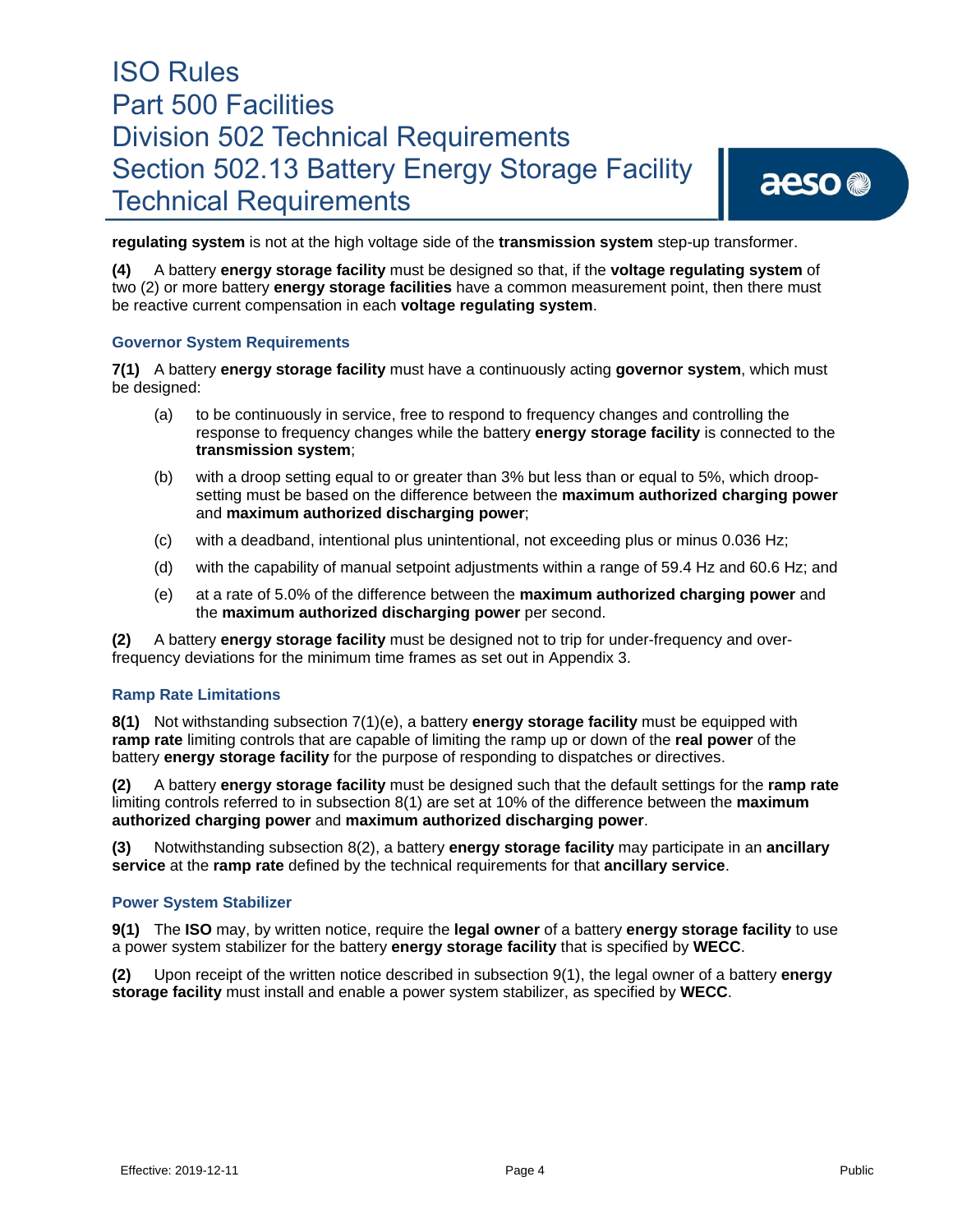# aeso<sup>®</sup>

## **Transmission System Step-Up Transformer**

**10(1)** The **legal owner** of a battery **energy storage facility** must ensure that the capability of the **transmission system** step-up transformer for the battery **energy storage facility** is such that the **real power** and **reactive power** requirements specified in this rule are fully available throughout the continuous operating voltage range for the battery **energy storage facility**.

**(2)** The legal owner of a battery **energy storage facility** must, in determining the capability of the **transmission system** step-up transformer under subsection 10(1), consider the following:

- (a) the thermal capability of:
	- (i) bushings;
	- (ii) windings; and
	- (iii) the tap changer;
- (b) the voltage ratio;
- (c) the tap changer type;
- (d) the tap changer range; and
- (e) any other components that may limit the thermal capability of the **transmission system** stepup transformer.

**(3)** To meet the requirements of subsection 10(1), the **legal owner** of a battery **energy storage facility** may subtract the amount of auxiliary load in **apparent power** from the **apparent power** capability of the battery **energy storage facility** at the greater of the **maximum authorized charging power** or the **maximum authorized discharging power**, but only if any of that auxiliary system load is connected between the battery **energy storage facility** converter and the low side of the **transmission system**  step-up transformer.

**(4)** The **legal owner** of a battery **energy storage facility** must ensure that the **transmission system**  step-up transformer winding connections for the battery **energy storage facility** provide for:

- (a) a favourable circuit to block the transmission of harmonic currents;
- (b) isolation of **transmission system** and low voltage side ground fault current contributions;
- (c) an effectively grounded wye connection on the high voltage side of the transformer;
- (d) on-load or off-load tap changers with a minimum capability of plus or minus 5%voltage range in 2.5% increments*.*

### **Auxiliary Systems**

**11(1)** When multiple battery **energy storage facilities** are at a common location, the auxiliary systems of each battery **energy storage facility** must be designed such that:

(a) the failure of a single component will not result in the simultaneous tripping or shutdown of two (2) or more battery **energy storage facilities**; and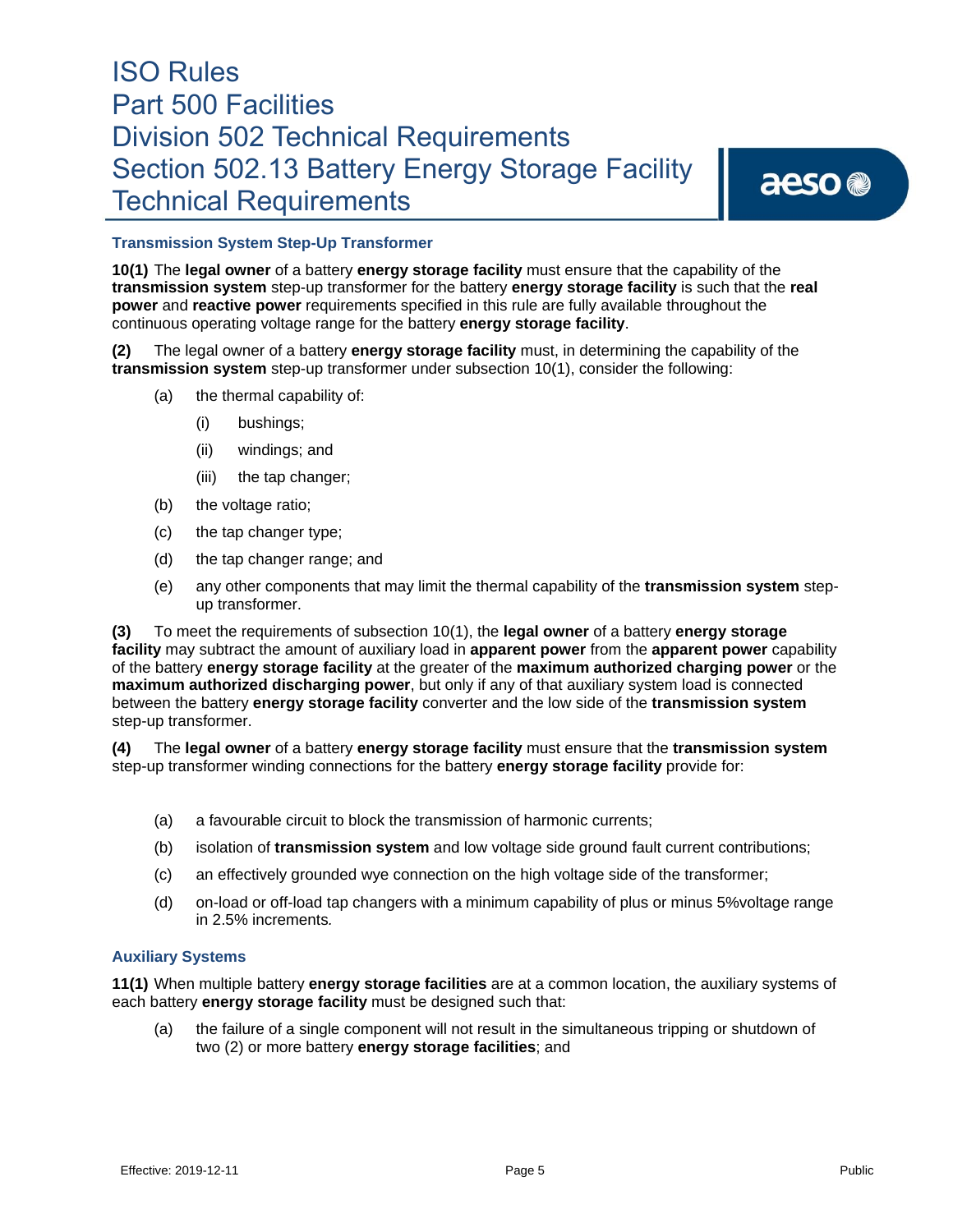aeso<sup>®</sup>

(b) staggered shutdowns of each battery **energy storage facility** must be separated in time by more than ten (10) minutes.

**(2)** The auxiliary systems of each battery **energy storage facility** must be designed to take into account the voltage ride-through requirements, as specified subsection 5.

## **Battery Energy Storage Facility Disconnection and Interrupting Devices**

**12(1)** The **legal owner** of a battery **energy storage facility** and the **legal owner** of the **transmission facility** to which the battery **energy storage facility** is connected must ensure that there are circuit breakers and controls that will electrically disconnect the battery **energy storage facility** from the **transmission system** at the **point of connection**.

**(2)** The **legal owner** of a battery **energy storage facility** and the **legal owner** of the **transmission facility** to which the battery **energy storage facility** is connected must ensure that the battery **energy storage facility** provides the functionality and remote control capabilities to enable the **operator** of the **transmission facility** to which the battery **energy storage facility** is connected to open or trip any connecting breaker.

**(3)** The **legal owner** of a battery **energy storage facility** and the **legal owner** of the **transmission facility** to which the battery **energy storage facility** is connected must not use fuses at 60 kV or higher to meet any of the requirements of this subsection 12.

#### **Isolation Devices**

**13(1)** The **legal owner** of a battery **energy storage facility** and the **legal owner** of the **transmission facility** to which the battery **energy storage facility** is connected must ensure that:

- (a) the battery **energy storage facility** has a minimum of one (1) isolation device with manual operating capability at a point of isolation; and
- (b) The isolation device(s) referred to in subsection 13(1)(a) must:
	- (i) permit visual verification of electrical isolation and must be capable of being locked open with two (2) or more locks;
	- (ii) be under the control of a single control authority as confirmed by a joint operating agreement between the **legal owner** of the battery **energy storage facility** and the **legal owner** of the **transmission facility**; and
	- (iii) permit the installation of temporary safety grounding so that either side of the isolation device can be safely maintained when the other side is energized.

### **Power Quality**

**14(1)** A battery **energy storage facility** must be designed to meet the following power quality requirements at the **point of connection**:

(a) the voltage must: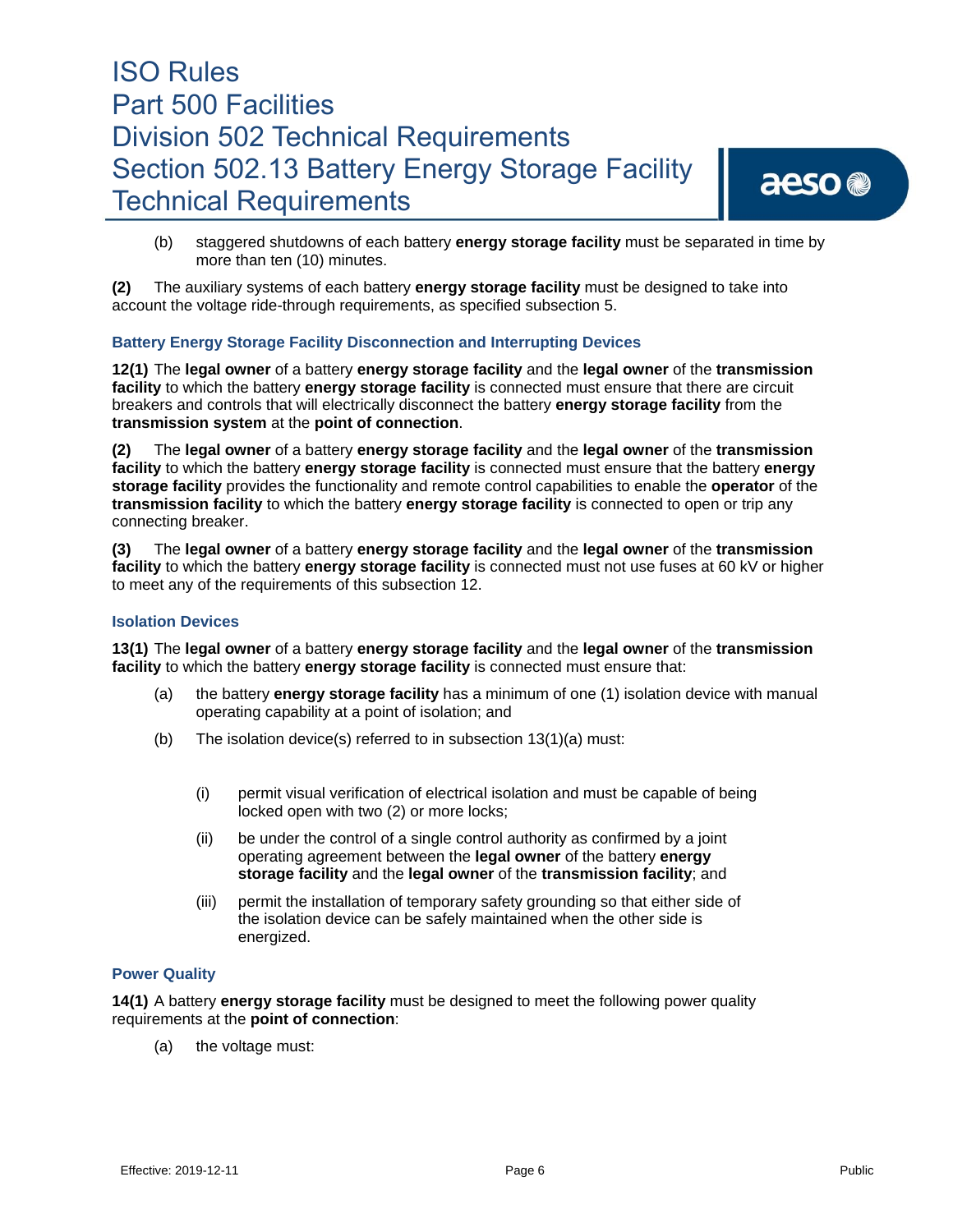# aeso<sup>®</sup>

- (i) be in compliance with the specifications set out in the version of the *International Electrotechnical Commission 61000-3-*7*, Electromagnetic compatibility (EMC) – Part 3-7: Limits - Assessment of emission limits for the connection of fluctuating installations to MV, HV and EHV power systems*  that is in effect as of the date the **ISO** first approves the functional specification for the battery **energy storage facility** connection project; and
- (ii) be in compliance with the short and long term flicker limits as set out in the following Table 1:

|     | <b>Planning Levels</b> |
|-----|------------------------|
| Pet | 0.8                    |
|     | 0.6                    |

**Table 1 Short and Long Term Flicker Limits**

where:

 $P_{st}$  is the magnitude of the resulting short term flicker level for the considered aggregation of flicker sources (probabilistic value);

 $P_{\text{lt}}$  is the magnitude of the resulting long term flicker level for the considered aggregation of flicker sources (probabilistic value);

and

- (iii) meet the:
	- (A) 99% probability weekly value for  $P_{st}$ ; and
	- (B) 95% probability weekly value for  $P_{\text{lt}}$

based on a measurement period of one (1) week of normal operation of the battery **energy storage facility**;

- (b) the battery **energy storage facility** must be in compliance with the specifications set out in the version of the *IEEE Standard 519, Recommended Practices and Requirements for Harmonic Control in Electrical Power Systems – Section 11* that is in effect as of the date the **ISO** first approves the functional specification for the battery **energy storage facility**  connection project; and
- (c) the battery **energy storage facility** must not introduce any resonance into the **transmission system**, including self-excitation of induction machines, transformer ferroresonance, resonant effects of capacitor additions and the capacitance of the cables of the battery **energy storage facility**.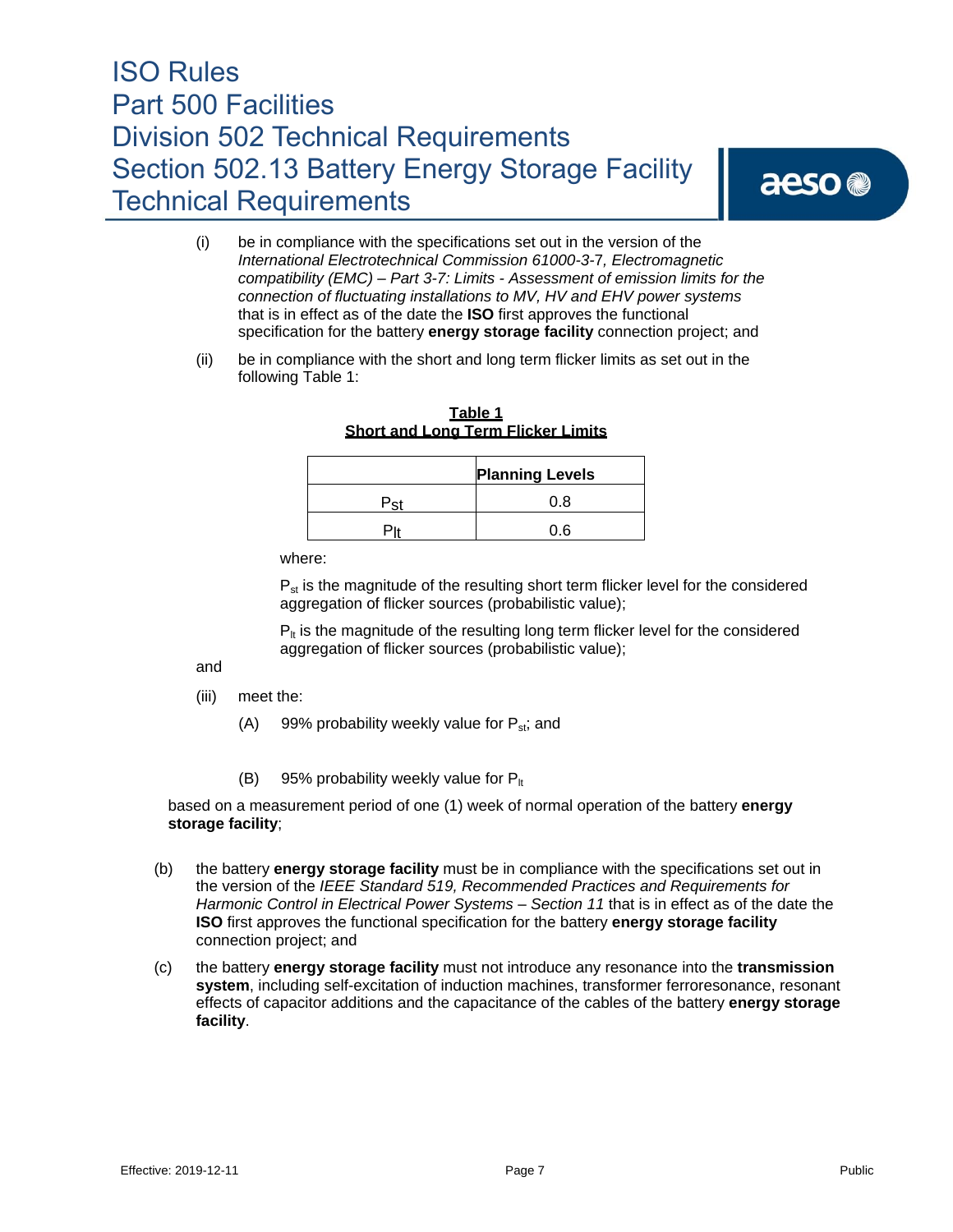# aeso<sup>®</sup>

# **Grounding**

**15** A battery **energy storage facility** must be designed to operate within a **transmission system** that operates as an effectively grounded system.

# **Lightning and Other Surge Protection**

**16** The lightning surge protection for the substation equipment within a battery **energy storage facility** must be designed to take into account the average lightning ground-flash density level for the site location of the battery **energy storage facility** and to be compatible with the connecting **transmission facility** to ensure coordination of insulation levels.

## **Synchrophasor Measurement System**

**17(1)** A battery **energy storage facility** must be equipped with a synchrophasor measurement system.

**(2)** The synchrophasor measurement system referred to in subsection 17(1) must be designed to record at the following locations:

- (a) at the low side of the **transmission system** step-up transformer of the battery **energy storage facility** for all three (3) phase-to-ground voltages and currents; and
- (b) at the high side of the **transmission system** step-up transformer of the battery **energy storage facility** for all three (3) phase-to-ground voltages and currents.

**(3)** Where a battery **energy storage facility** has a common **point of connection** with a generating asset, the synchrophasor measurement system:

- (a) must have dedicated voltage and current channels for the feeder to the battery **energy storage facility** at the low side of the **transmission system** step-up transformer; and
- (b) may have common voltage and current channels at the high side of the **transmission system** step-up transformer.

**(4)** The **legal owner** of a battery **energy storage facility** must design a synchrophasor measurement system that is capable of downloading and retaining the recordings set out in subsection 17(2) for a period of not less than one (1) calendar year from the date of the initial recording.

### **Internal Sequence of Event Monitoring**

**18(1)** A battery **energy storage facility** must have an internal sequence of event monitoring system that initiates an event record for every event that results in a trip of the battery **energy storage facility**.

**(2)** The **legal owner** of the battery **energy storage facility** must design a sequence of event monitoring system that is capable of downloading and retaining the recordings set out in subsection 18(1) for a period of not less than one (1) calendar year from the date of the initial recording.

**(3)** The sequence of event monitoring system must be synchronized to within one (1) millisecond of the Coordinated Universal Time scale.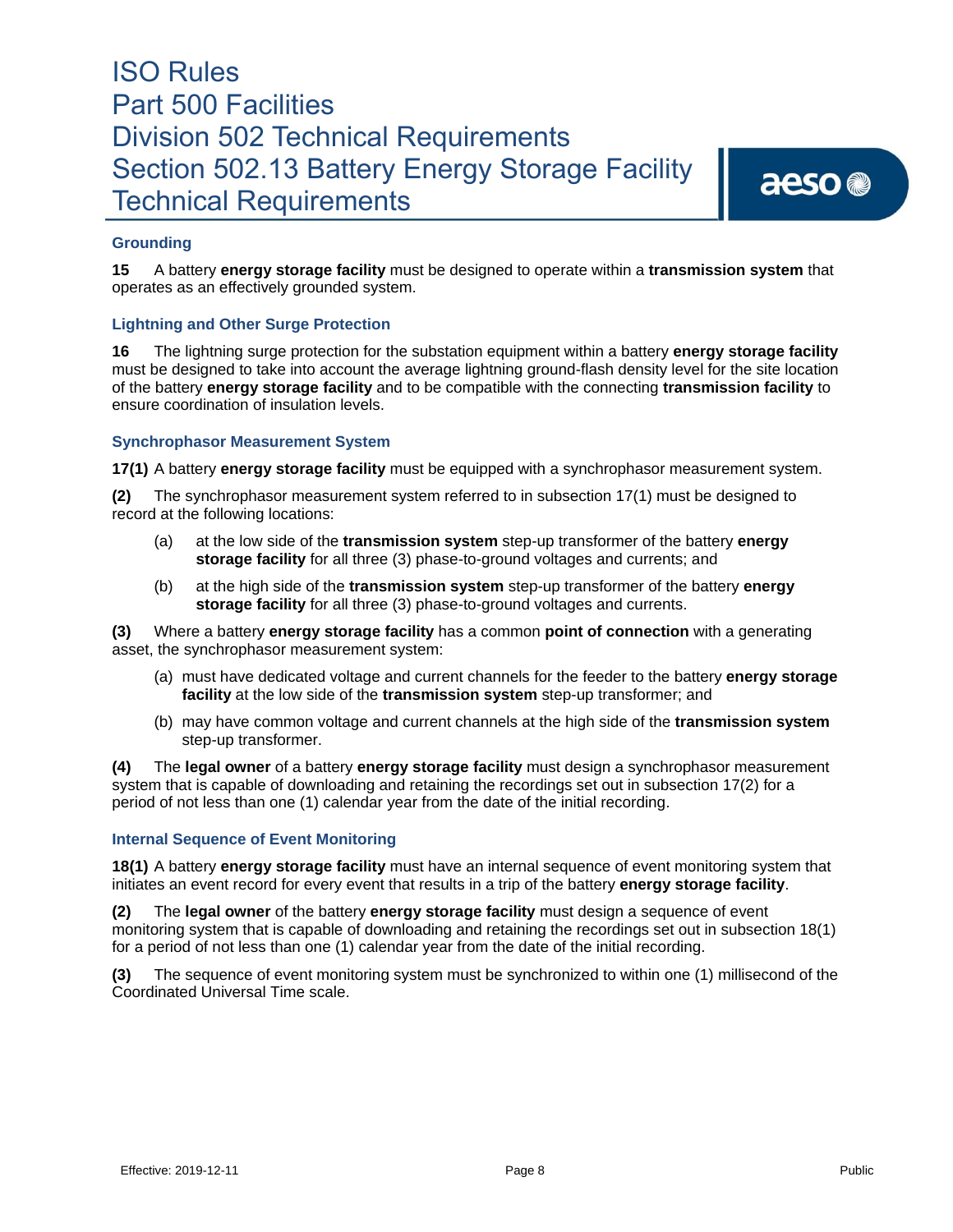aeso<sup>®</sup>

## **Appendices**

Appendix 1 – *Reactive Power Requirements* 

Appendix 2 – *Voltage Ride-Through Requirements* 

Appendix 3 – *Frequency Ranges*

## **Revision History**

| <b>Date</b> | <b>Description</b>                                                                                                                                           |
|-------------|--------------------------------------------------------------------------------------------------------------------------------------------------------------|
| 2019-12-11  | Removed duplication with new Section 103.14, Waivers and Variances;<br>standardized functional specifications language; capitalized references to "Section". |
| 2016-04-25  | Initial release.                                                                                                                                             |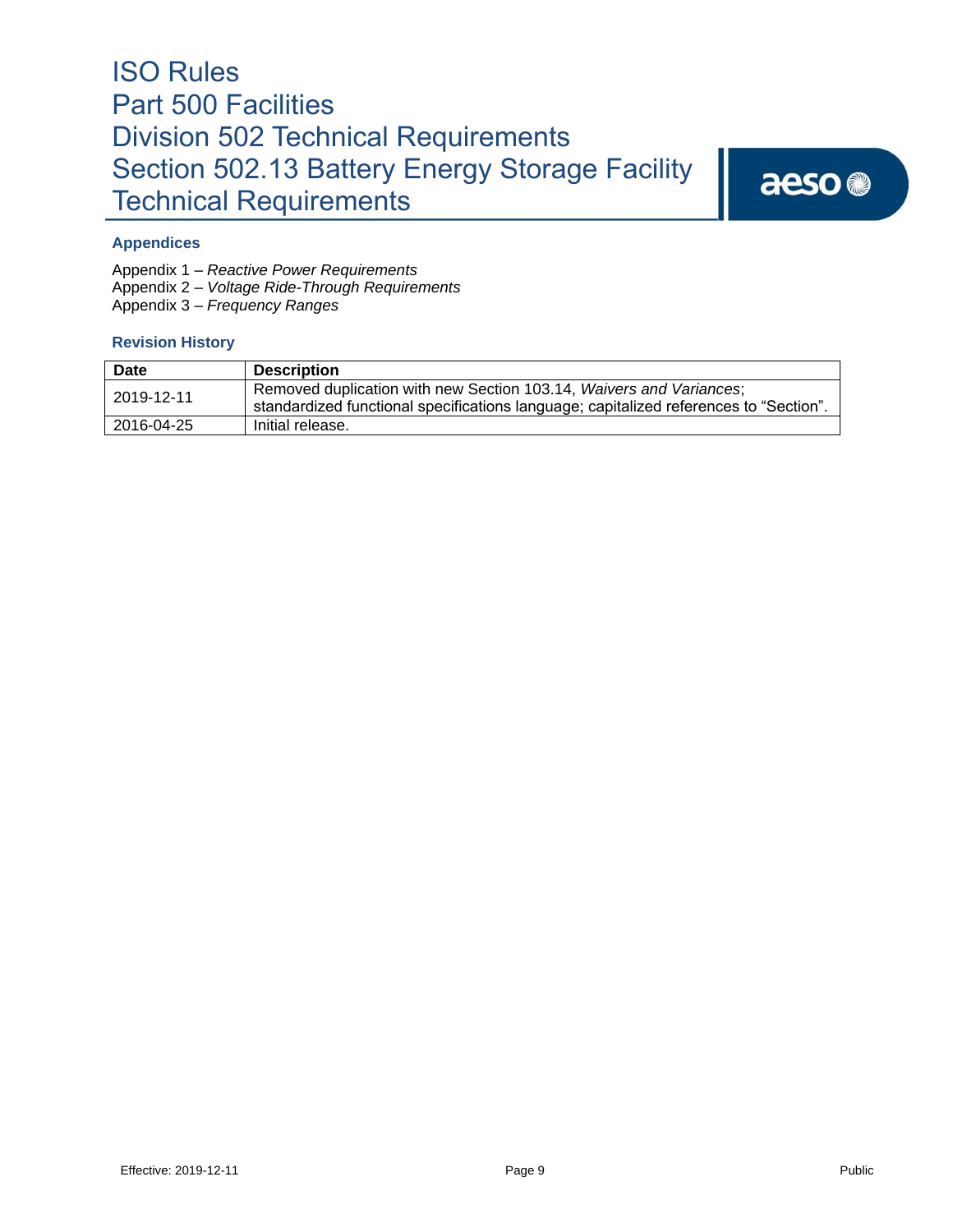aeso<sup>®</sup>



## **Appendix 1 Reactive Power Requirements**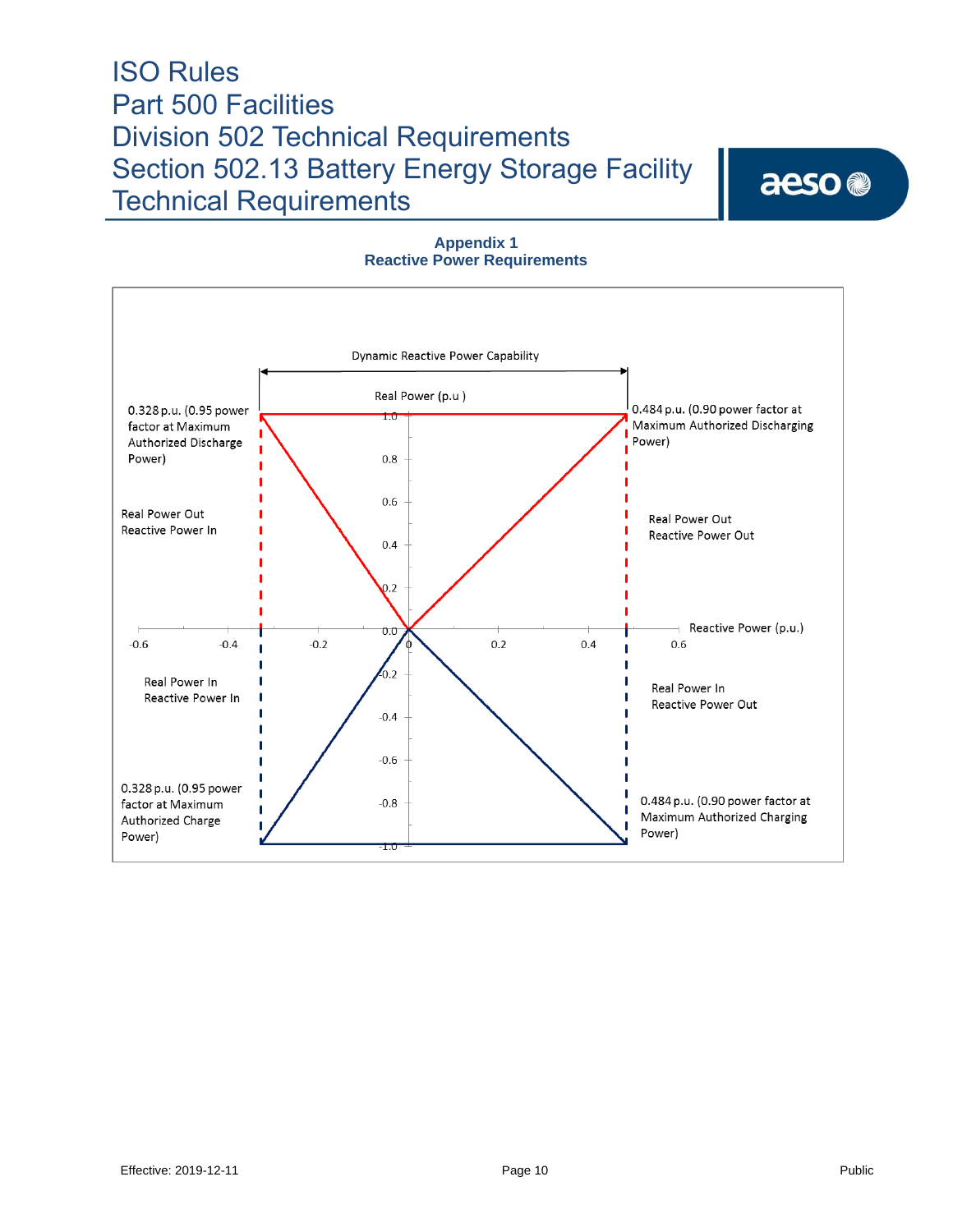aeso<sup>®</sup>

| <b>High Voltage Ride Through Duration</b> |                      | Low Voltage Ride Through Duration |                      |
|-------------------------------------------|----------------------|-----------------------------------|----------------------|
| Voltage (per unit)                        | Time                 | Voltage (per unit)                | <b>Time</b>          |
| $\geq 1.200$                              | Instantaneous trip   | < 0.45                            | 4 to 9 cycles        |
| $\geq 1.175$                              | 0.20 seconds         | < 0.65                            | 0.30 seconds         |
| $\geq 1.15$                               | 0.50 seconds         | < 0.75                            | 2.00 seconds         |
| $\geq 1.10$                               | 1.00 seconds         | < 0.90                            | 3.00 seconds         |
| < 1.10                                    | Continuous operation | $\geq 0.90$                       | Continuous operation |

### **Appendix 2 Voltage Ride-Through Requirements**